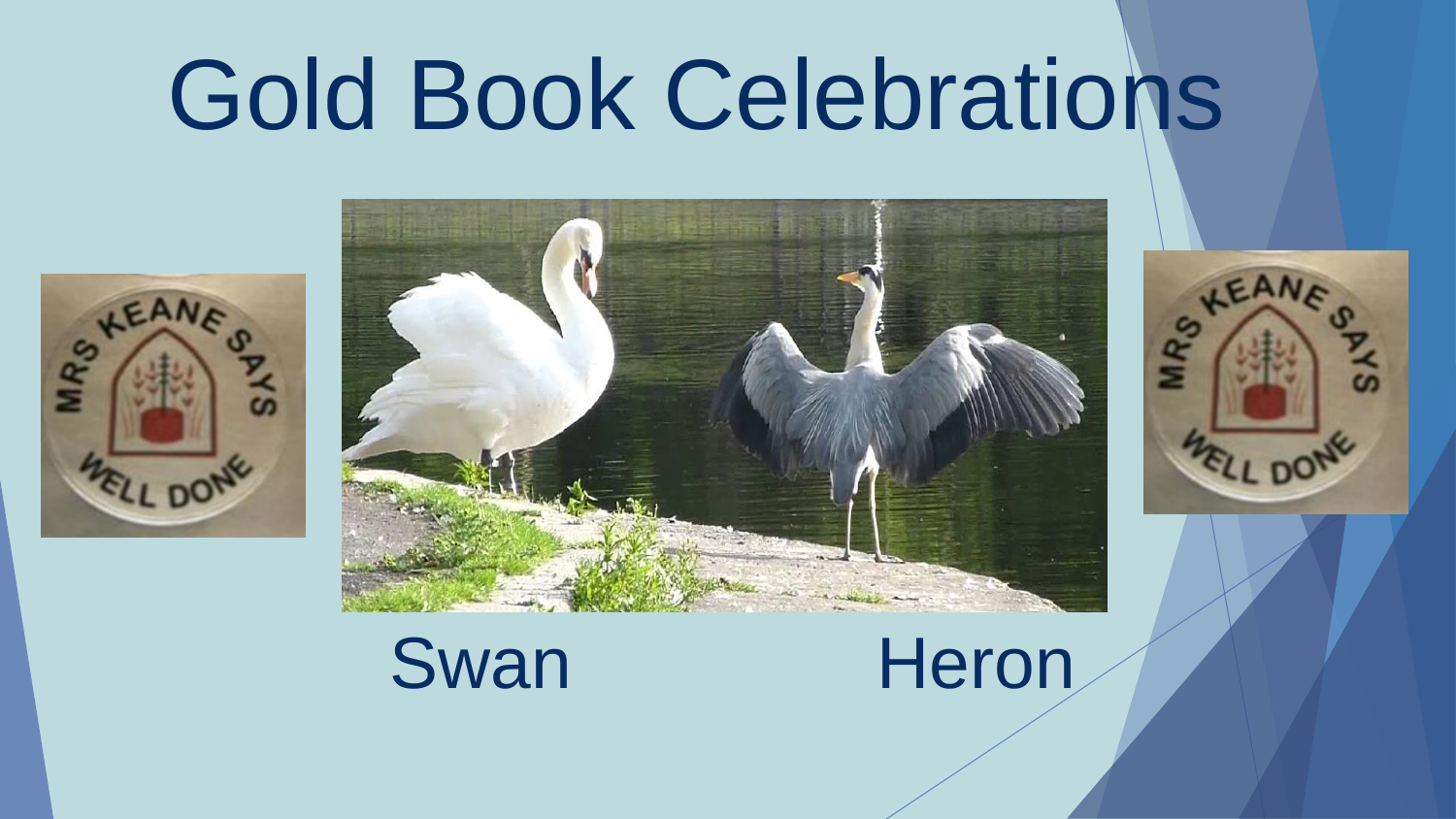

Malek started Year 4 with such a positive attitude and working hard in all subjects.



#### Gold Book Celebrations For Heron Class

18th September 2020



An amazing self-portrait. Aiden looked carefully in the mirror and drew exactly what he could see. The likeness of his sketch is fantastic.







Michael has been working hard and showing independence in his work by listening carefully when instructions are given.



A fantastic interpretation of Picasso's painting 'Weeping Woman'. Daisy looked carefully at the shapes and outlines and made a brilliant sketch.